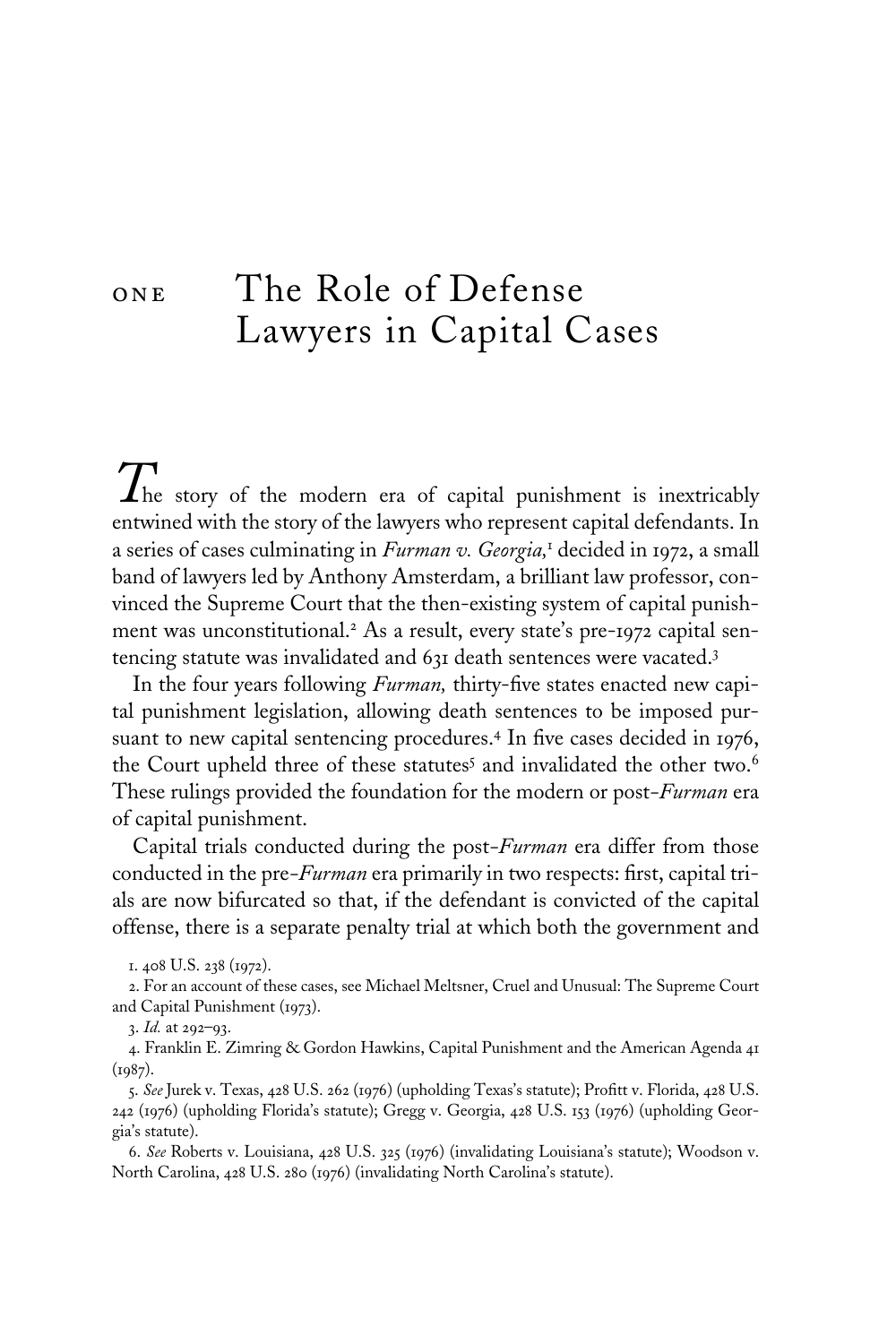the defense are permitted to introduce additional evidence relating to the defendant's background and the circumstances of his offense; second, the jury is given guidelines for determining whether the defendant should be sentenced to death or a lesser punishment. In later decisions, the Court explained that these procedural reforms reduced the likelihood that the death penalty would be arbitrarily applied, thereby rendering death penalties imposed under the post*-Furman* system constitutionally acceptable.7

During the early years of the post*-Furman* era, few defendants were executed. From 1976 to 1983, only 11 executions took place.8 During the 1980s and 1990s, however, the pace of executions accelerated. In the five-year period from 1984 to 1989, nearly 20 defendants per year were executed.9 And during the years 1996 through 2000, the number of executions reached its highest level since the mid-1950s. During that five-year period, executions averaged 74 per year, with the peak occurring in 1999 when 98 defendants were executed.<sup>10</sup>

During the early part of the twenty-first century, concerns about the administration of capital punishment slowed the pace of executions. Exonerations of death row defendants have been particularly significant. Evidence showing that at least 119 defendants sentenced to death were in fact innocent<sup>II</sup> led two states to impose moratoriums on capital punishment until the system can provide safeguards that will minimize the possibility of innocent people being executed.12 Nevertheless, the number of defendants executed has still been significant: during the years 2001 to 2005, about 65 defendants per year have been executed.<sup>13</sup>

Throughout the modern era of capital punishment, attorneys representing capital defendants have continued to play an integral part in the story of capital punishment. Although Anthony Amsterdam no longer argues cases before the Supreme Court, he continues to teach and assist lawyers

12. *See My Concern Is Saving Lives, Innocent Lives,* Chi. Trib., Jan. 31, 2000, at 8 (Gov. George Ryan announces a moratorium on executions in Illinois); *Still Unfair,* Wash. Post, June 9, 2004, at A20 ("Then-Gov. Parris N. Glendening (D) imposed a moratorium on executions in 2002; Gov. Robert L. Ehrlich Jr. (R) lifted that moratorium upon taking office the next year.").

13. The numbers were 66 in 2001, 71 in 2002, 65 in 2003, and 59 in 2004, yielding an average of 65.3 over the four-year period. *See Death Row,* U.S.A., *supra* note 8, at 7.

<sup>7.</sup> *See, e.g.,* McCleskey v. Kemp, 481 U.S. 279, 306–12 (1987).

<sup>8.</sup> *Death Row,* U.S.A., winter 2005, at 9 (quarterly newsletter published by the NAACP Legal Defense and Educational Fund, Inc.) [hereinafter *Death Row,* U.S.A.].

<sup>9.</sup> *Id.*

<sup>10.</sup> *Id.*

<sup>11.</sup> Death Penalty Information Center, *Innocence and the Death Penalty, at* http://www.death penaltyinfo.org/article.php?scid=6&did=412 (Mar. 18, 2005).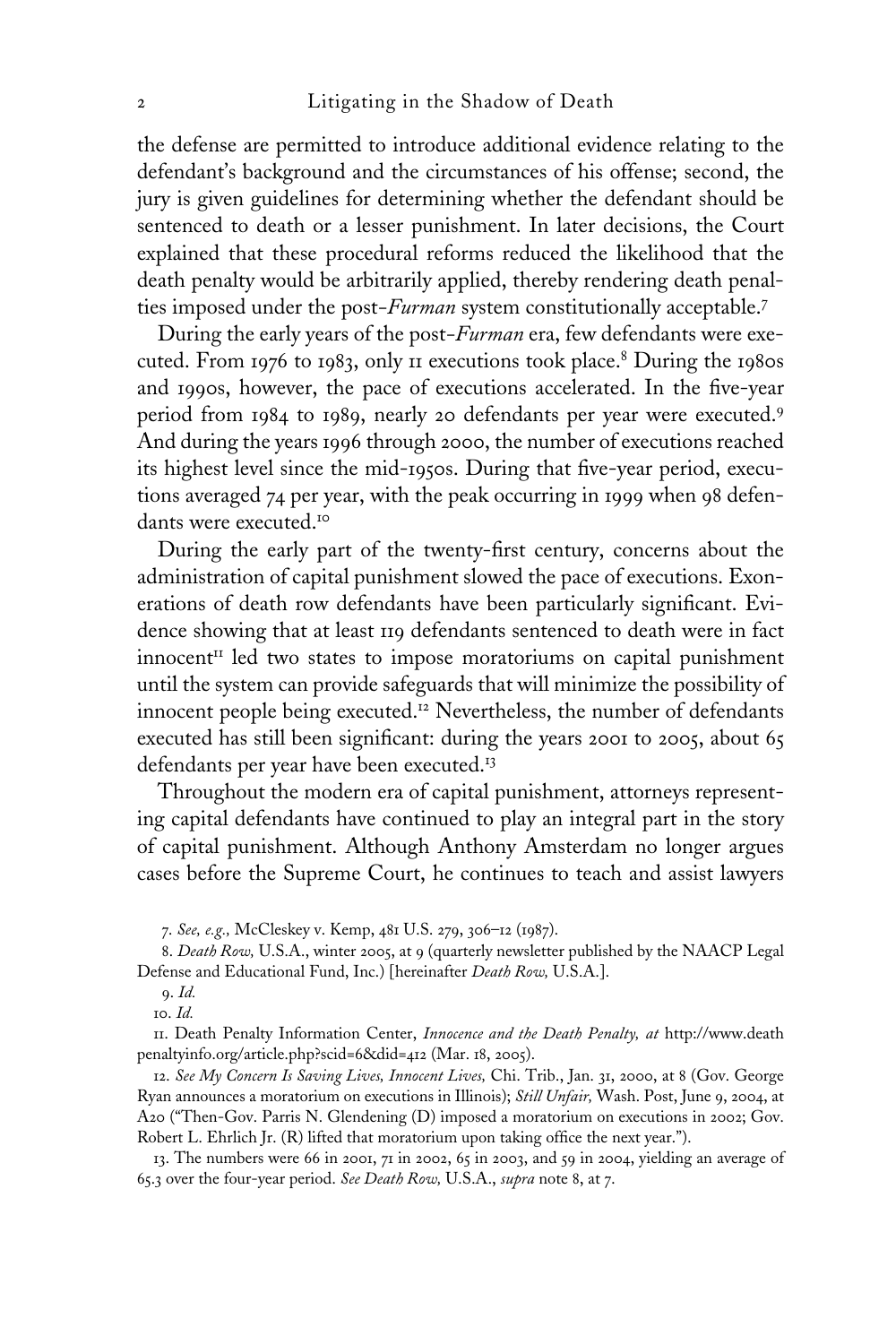who represent capital defendants. Over the past thirty years, as the Rehnquist Court replaced the remnants of the Warren Court, the Supreme Court has become much more conservative; as a result, the legal arguments likely to resonate with courts in capital cases are different today than they were in the pre*-Furman* era. Nevertheless, as Amsterdam proved during the pre*-Furman* era, telling a powerful and coherent tale of injustice has always been a critical component for a defense attorney seeking to win a capital case. Inspired in part by Amsterdam's teaching and example, a new band of dedicated lawyers has vigorously represented capital defendants, seeking to prevent their executions. In subsequent chapters, I will explain some of the work of these lawyers and the impact it has had not only in specific capital cases but also on the protections afforded capital defendants.

Unfortunately, less dedicated lawyers have also had a part in the story. As the pace of executions increased, it became increasingly clear that defense attorneys' representation of capital defendants was sometimes shockingly inadequate. In 1990, a Task Force Report by the American Bar Association  $(ABA)^{14}$  documented the deficient quality of representation frequently afforded indigent capital defendants:15 "One attorney, for example, was out of the courthouse parking his car while the key prosecution witness was testifying. Another attorney, in front of the jury, referred to his client as a 'nigger.' . . . Yet another attorney stipulated all of the elements of first degree murder plus two aggravating circumstances."<sup>16</sup> The report went on to state that "[e]xamples like these are legion"<sup>17</sup> and to quote witnesses who "described the current state of affairs for indigent criminal [capital] defendants as 'scandalous,' 'shameful,' 'abysmal,' 'pathetic,' 'deplorable,' and 'at best, exceedingly uneven.'"18

Over the past fifteen years, the ABA has made a concerted effort to improve the quality of representation afforded capital defendants. Among other things, it has promulgated detailed guidelines for attorneys representing capital defendants,<sup>19</sup> and it has persuaded state legislatures to adopt

18. *Id.* (footnote omitted).

19. American Bar Association, Guidelines for the Appointment and Performance of Defense Counsel in Death Penalty Cases (rev. ed. Feb. 2003), *at* http://www.abanet.org/deathpenalty.

<sup>14.</sup> Task Force on Death Penalty Habeas Corpus, ABA Criminal Justice Section, Toward a More Just and Effective System of Review in State Death Penalty Cases (Ira P. Robbins rep., 1990) [hereinafter ABA Task Force Report].

<sup>15.</sup> *Id.* at 48–60.

<sup>16.</sup> *Id.* at 54.

<sup>17.</sup> *Id.* at 55.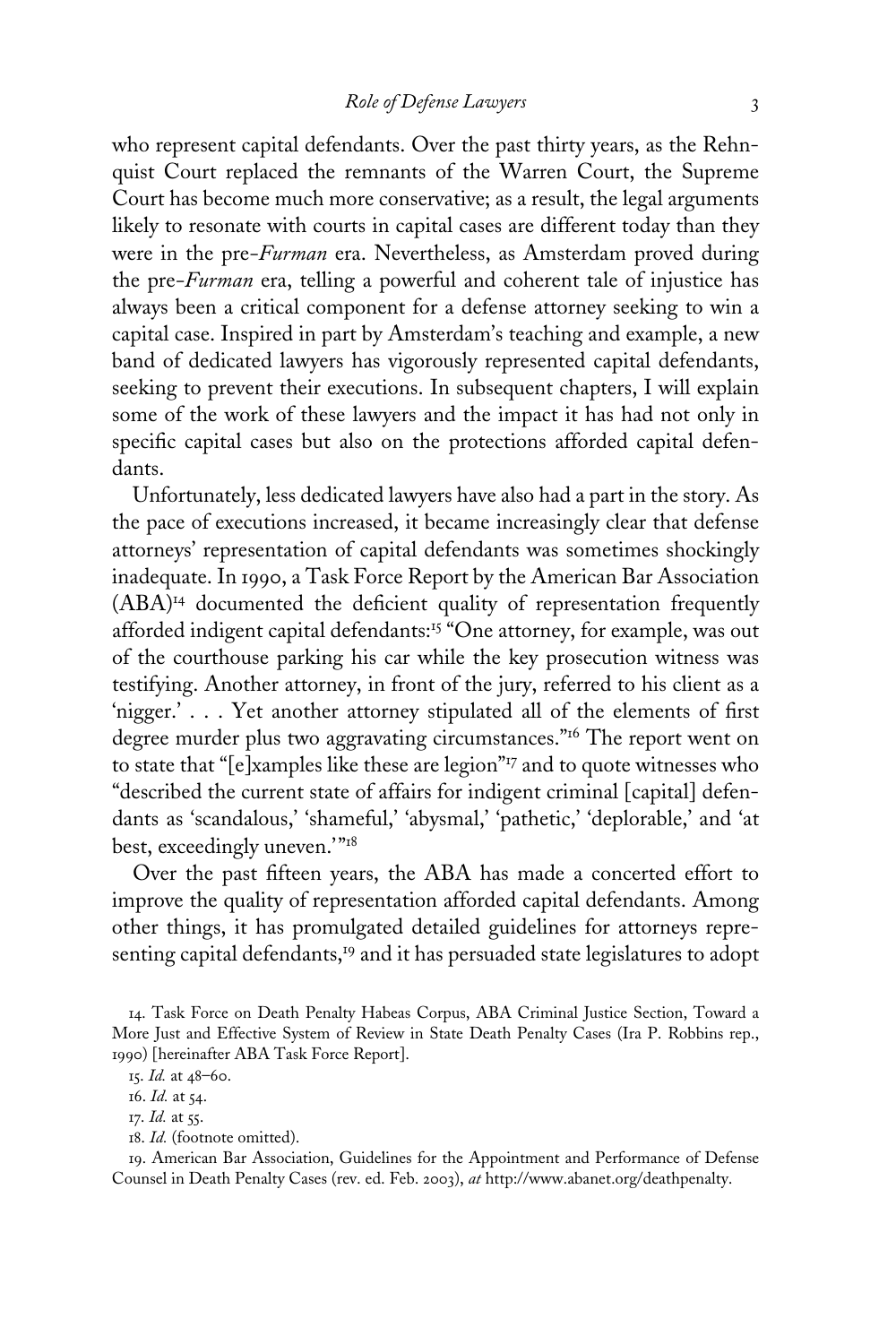provisions designed to improve the quality of capital defense lawyers' representation.<sup>20</sup> Nevertheless, in some parts of the country, the quality of representation afforded capital defendants has not only failed to improve but has probably deteriorated.

Stephen Bright, the director of the Southern Center for Human Rights, who has both represented capital defendants himself and extensively studied other lawyers' representation of capital defendants,<sup>21</sup> concludes that in at least four states—Alabama, Mississippi, Louisiana, and Texas—defense attorneys' trial representation of capital defendants is "as bad or worse" than it was in 1990 when the ABA Report was written. Bright observes, moreover, that in parts of other states—Georgia and Pennsylvania, for example—defense attorneys' performance in capital cases is at best "hit or miss," with some capital defendants receiving shockingly inadequate trial representation.<sup>22</sup>

The states with the most executions have done the least to ensure that capital defendants are provided with effective representation at trial. Texas, which, during the post*-Furman* era, has executed more than three times as many defendants as any other state,<sup>23</sup> provides the most shocking examples of capital defense attorneys' inadequate representation. As in many other states, the roots of Texas's problems are an inadequate structure for

20. As one example, the Arizona Rules of Criminal Procedure state that in order to be appointed lead counsel in a capital case, an attorney "[s]hall be familiar with the American Bar Association Guidelines for the Appointment and Performance of Counsel in Death Penalty Cases. . . ." Ariz. R. Crim. P. 6.8(b)(iii) (West 2004), *available at* http://azrules.westgroup.com/ home/azrules/default.wl (last visited July 20, 2004). For another, Rule 20 of the Rules of Superintendence for the Courts of Ohio ("Appointment of Counsel for Indigent Defendants in Capital Cases") specifies that indigent defendants must be appointed two attorneys. Although there is a grandfather clause for attorneys certified prior to 1991, Rule 20 sets out detailed requirements for experience and training that appointed attorneys must have. The rule also specifies that attorneys may not carry a workload that interferes with effective representation of each indigent capital defendant. Finally, Rule 20 establishes a Committee on the Appointment of Counsel for Indigent Defendants in Capital Cases, which consists of five attorneys (including no more than one judge) with "[d]emonstrate[d] . . . knowledge of the law and practice of capital cases." The committee has several responsibilities, including maintaining a list of certified capital defense attorneys, reviewing the performance of appointed attorneys, and approving a training program. Rules of Superintendence for the Courts of Ohio, Rule 20.

21. For articles by Bright relating to lawyers' ineffective representation in capital cases, see, e.g., Stephen B. Bright, *Counsel for the Poor: The Death Sentence Not for the Worst Crime but for the Worst Lawyer,* 103 Yale L.J. 1835 (1994); Stephen B. Bright, *Death by Lottery—Procedural Bar of Constitutional Claims in Capital Cases Due to Inadequate Representation of Indigent Defendants,* 92 W. Va. L. Rev. 679 (1990).

22. Telephone Interview with Stephen Bright (June 15, 2004) [hereinafter Bright Interview].

23. As of January 1, 2005, Texas had 336 executions, and Virginia, the state with the second highest number, had 94. *See Death Row,* U.S.A., *supra* note 8, at 10.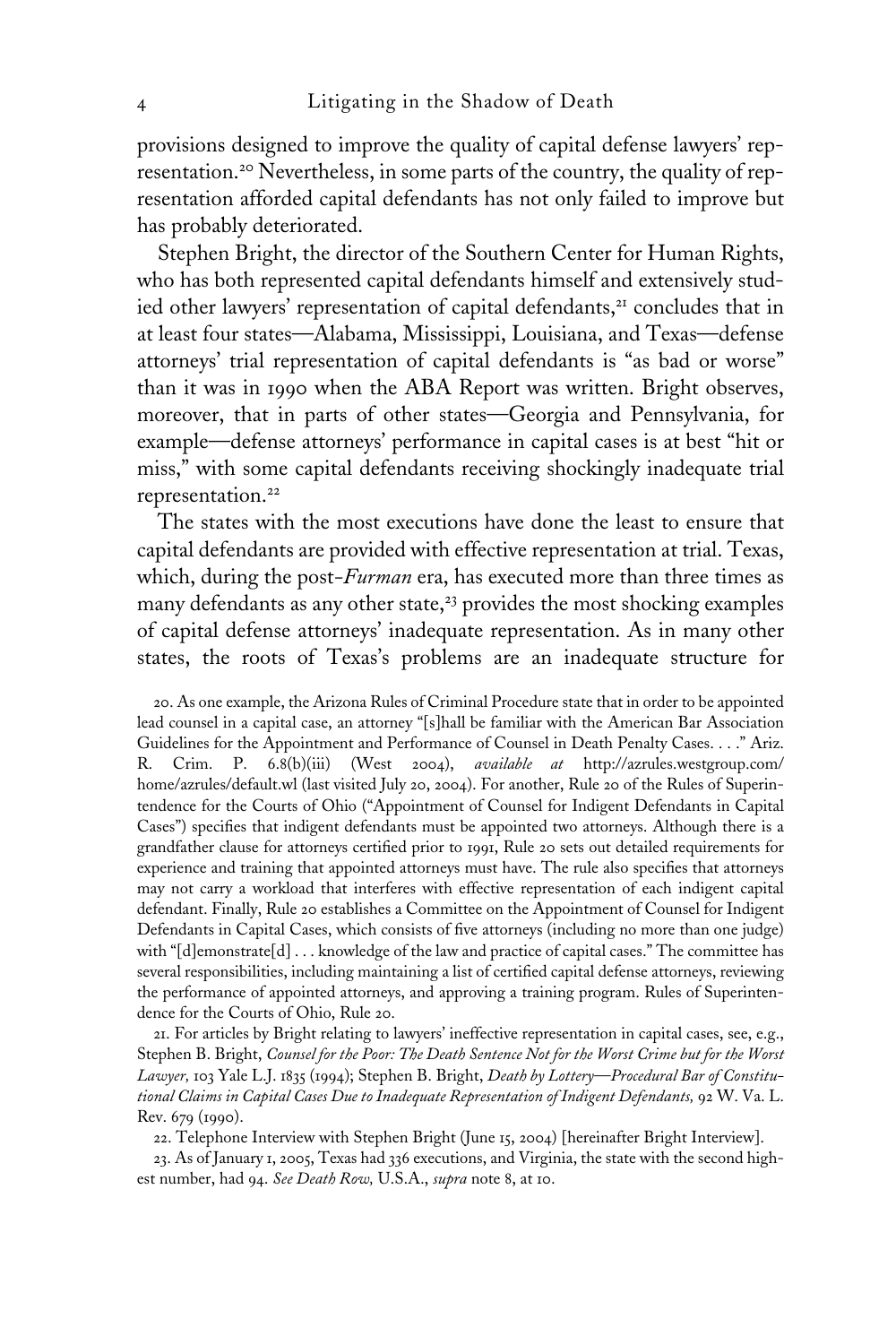appointing attorneys for indigent capital defendants and inadequate pay for the attorneys who are appointed.<sup>24</sup> Because there are few public defender offices in Texas, most indigent defendants rely on court-appointed lawyers<sup>25</sup> who receive low pay. Until the mid-1990s, moreover, lawyers in most of Texas's 254 counties needed no special qualifications to be appointed to death penalty cases.<sup>26</sup>

Barring unusual circumstances, low-paid appointed attorneys will not have the skill or resources necessary to mount a vigorous defense on behalf of a capital defendant. In Texas, public officials' indifference exacerbates the problem. "Advocates for indigent defendants contend that in courthouses across the state, judges frequently dispense court-paid cases including capital cases—as a form of patronage to lawyers who help them politically."<sup>27</sup> To some judges, these lawyers' ability to represent a capital defendant was apparently irrelevant. During the 1980s and 1990s, judges in some Texas counties appointed the same attorneys to represent capital defendants in case after case, even after it appeared that these lawyers' representations of their clients were invariably inept.

A study conducted by the *Washington Post* provides some striking examples. The study "revealed instances in which lawyers in capital trials slept through key testimony, failed to file crucial legal papers correctly or on time, or had been cited for professional misconduct repeatedly in their careers."<sup>28</sup>

Perhaps the most egregious example was Houston judges' repeated appointment of Joe Cannon, the sleeping attorney. During the 1980s, judges frequently appointed Cannon to represent capital defendants, at least a dozen of whom were sentenced to death and several of whom were executed.29 In some of these cases, Cannon was observed by jurors and others to have been sleeping during the defendant's trial, generally "nodding off" in the afternoon.<sup>30</sup> When Carl Johnson was tried in 1989 for fatally shooting a Houston security guard during a food store holdup, for example, Cannon was observed to be asleep during portions of the trial.31 In fact,

24. Bright Interview, *supra* note 22.

27. *Id.*

- 28. *Id.*
- 29. *Id.*
- 30. *Id.*
- 31. *Id.*

<sup>25.</sup> Paul Duggan, *George W. Bush: The Record in Texas; Attorneys' Ineptitude Doesn't Halt Executions,* Wash. Post, May 12, 2000, at A1.

<sup>26.</sup> *Id.*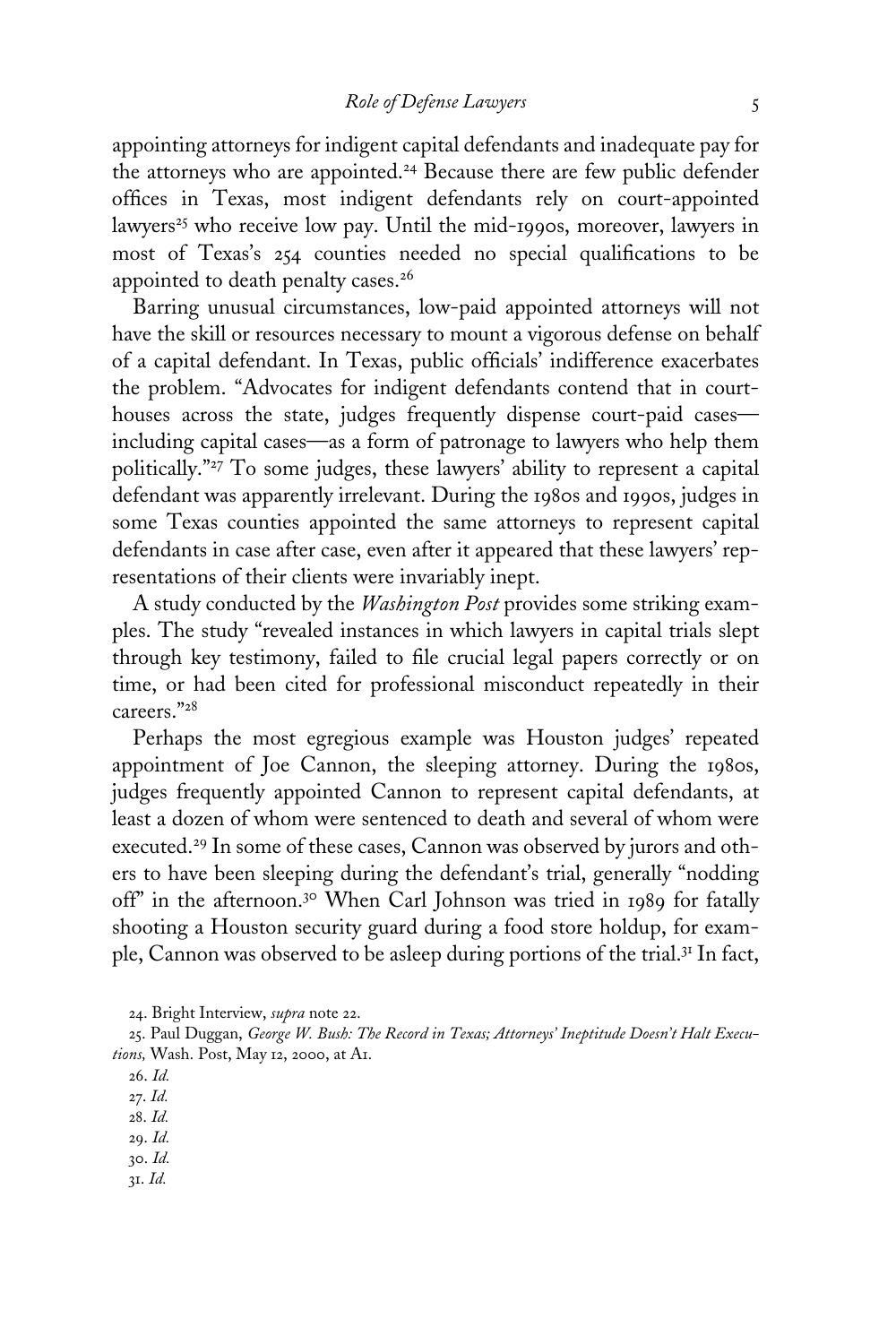David R. Dow, a University of Houston law professor who later represented Johnson, "recalled being aghast" when he reviewed the transcript of Johnson's capital trial: "It was like there was nobody in the room for Johnson,"32 Dow remembered. He observed that the transcript "goes on for pages and pages, and there's not a whisper from anyone representing him."<sup>33</sup> Dow's efforts to obtain relief, however, were unsuccessful. The Texas Court of Criminal Appeals, the highest Texas court to review criminal cases, had previously ruled that Cannon's assistance to Johnson was not ineffective.<sup>34</sup> Petitions for state and federal postconviction relief failed to reverse this ruling.35 Although the Texas courts did not address the issue of Cannon's sleeping during the trial in this case, Texas judges indicated in other cases that the defendant's right to the assistance of counsel does not include the right to an attorney who is awake throughout the trial.<sup>36</sup> Johnson was executed on September 19, 1995.<sup>37</sup>

Ronald Mock, who was also frequently appointed to represent Houston capital defendants, has been described as "an attorney who has become an emblem of the troubles with capital defense in Texas."38 According to state records, "Mock has been disciplined by the bar at least five times."<sup>39</sup> Nevertheless, during the 1980s and early 1990s, Houston judges repeatedly appointed Mock to represent capital defendants, even though his record on behalf of his clients seemed unimpressive. During that period, Mock represented Gary Graham and three other defendants who were later executed and "many more" who were sentenced to death.40 In his analysis of Mock's defense of Graham, a defendant who many believe was innocent, Professor Dow concluded that Mock "didn't interview any witnesses who could have

35. The opinions for Johnson's habeas petitions were not published. For a history of the case from the point of view of one of Johnson's postconviction lawyers, see David R. Dow, *The State, The Death Penalty, and Carl Johnson,* 37 B.C. L. Rev. 691 (1996).

36. One Texas judge, replying to the question of a journalist who had seen a defense lawyer sleep through much of a trial, stated that "[t]he Constitution says everyone's entitled to the attorney of their choice, and [the defense attorney] was their choice . . . . The Constitution doesn't say the lawyer has to be awake." Rick Casey, *Lawyer Sleeps? Court: So What?,* San Antonio Express-News, Mar. 10, 2000, at 3A.

37. Duggan, *supra* note 25.

38. Ken Armstrong & Steve Mills, *"Until I Can Be Sure": How the Threat of Executing the Innocent Has Transformed the Death Penalty Debate, in* Beyond Repair: America's Death Penalty 94, 103 (Stephen P. Garvey ed., 2003).

39. *Id.* at 104. 40. *Id.*

<sup>32.</sup> *Id.*

<sup>33.</sup> *Id.*

<sup>34.</sup> Johnson v. State, 629 S.W.2d 731, 736–37 (Tex. Crim. App. 1981).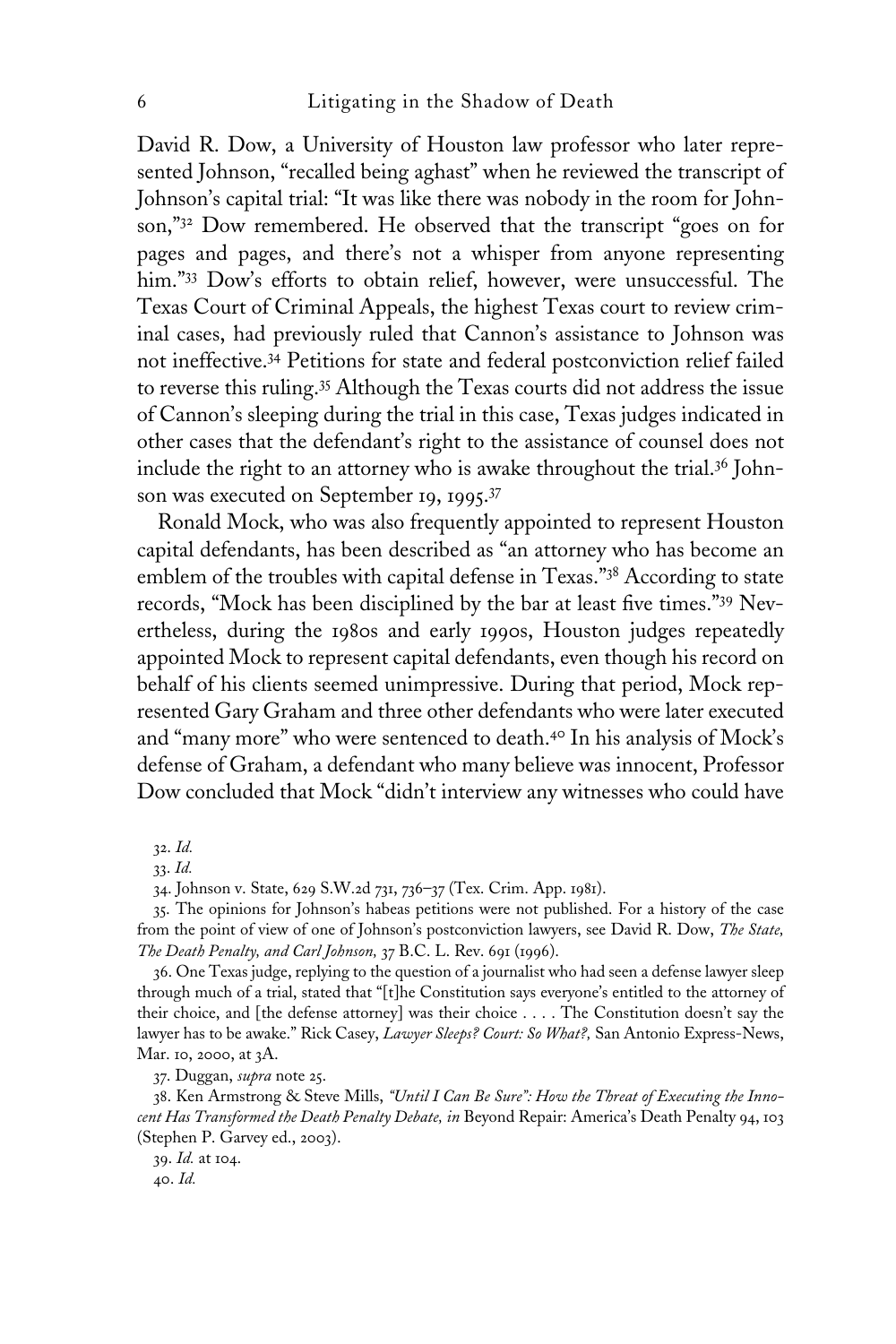testified Graham wasn't the shooter. He literally put on no defense."<sup>41</sup> Gary Graham was executed on June 22, 2000.42

Cannon and Mock are not the only blatantly incompetent attorneys who have been appointed to represent Texas capital defendants. The attorney who represented death row inmate Joe Lee Guy<sup>43</sup> acknowledged in an interview that he was "an active alcoholic" and cocaine user at the time of Guy's trial, although he said he was sober while representing Guy in court.<sup>44</sup> And the lawyer appointed for Anthony Ray Westley was arrested in the courtroom during the jury selection of Westley's trial and charged with contempt of court for failing to file legal papers on behalf of an earlier client who had been sentenced to death. According to a judicial report, the lawyer's subsequent representation of Westley was so poor that it resulted in a "breakdown of the adversarial process."45 Nevertheless, Texas's highest criminal court rejected the report's recommendation that Westley be granted a new trial. Westley was executed on May 13, 1997.46

As these cases illustrate, the Texas criminal justice system, including the highest Texas court to review criminal cases, created a climate under which inadequate representation of capital defendants seemed to be tolerated, if not encouraged. Not surprisingly, Elisabeth Semel, the head of the American Bar Association's Washington-based Death Penalty Representation Project, concluded that "[a]t every stage of the death penalty process, Texas is far below any measure of adequacy in terms of the legal representation it provides."47

Although Texas's record with respect to providing legal representation to capital defendants is probably the worst in the nation, examples of egregious representation in capital cases have been documented in many other parts of the country. In 1999, the *Chicago Tribune* published an extensive

41. David R. Dow, *The Death Penalty's Degrees of Guilt,* Christian Science Monitor, June 26, 2000, at 9.

42. *Death Row,* U.S.A., *supra* note 8, at 23.

43. In January 2004, the Texas Board of Pardons and Paroles unanimously recommended that Governor Rick Perry commute Joe Lee Guy's sentence to life in prison, but Perry took no action. On June 25, 2004, U.S. District Judge Sam Cummings overturned Guy's death sentence and ordered that a new sentencing hearing take place in state court. Because the prosecutor and state court judge signed a petition in favor of clemency for Guy, it appears likely that he will receive a life sentence. Diane Jennings, *As Inmate Awaits Perry Action, Hearing Ordered. New Sentencing Set; Board Urged Clemency for Death-Row Prisoner,* Dallas Morning News, June 26, 2004, at 4A.

44. Duggan, *supra* note 25.

46. *Death Row,* U.S.A., *supra* note 8, at 18.

<sup>45.</sup> *Id.*

<sup>47.</sup> Duggan, *supra* note 25.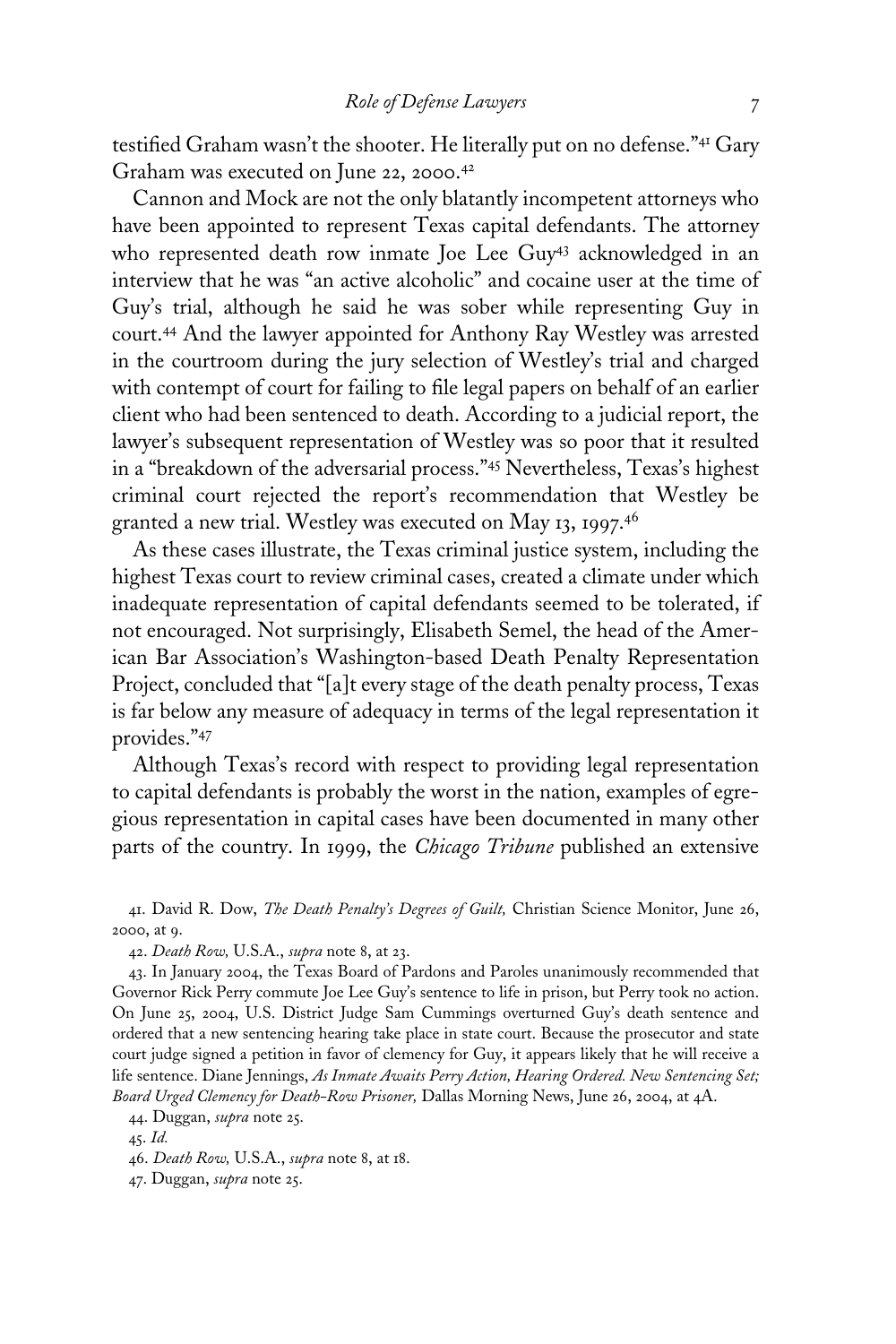review of capital punishment in Illinois.48 The *Tribune* investigators found that at least thirty-three individuals sentenced to death during the post*-Furman* era were represented by attorneys who had been, or would be, suspended or disbarred. One attorney named Herbert Hill was disbarred and reinstated, then represented four capital defendants who were sentenced to death. Other capital defenders, while not subject to disciplinary action, were nevertheless plainly unqualified, such as a "tax lawyer who had never before tried a case, civil or criminal."49

Examples of blatantly inadequate representation may be found in nearly every state. "An Alabama defense lawyer asked for time between the guilt and penalty phases so that he could read the state's death penalty statute."50 A Pennsylvania lawyer "inexplicably read to the jury from, and tailored his [penalty phase] presentation to, a Pennsylvania death penalty statute that had been declared unconstitutional three years earlier."<sup>51</sup> In a Georgia case, the court appointed a younger lawyer to assist a retained attorney who was elderly and frail. The two presented conflicting theories of the case. In the closing argument, the retained attorney asserted that there was a reasonable doubt whether his client had committed the crime, while the appointed attorney argued that the defendant was insane.52

Even California, which is considered to have a relatively high-quality public defender system, is not immune from poor capital defense. In the city of Long Beach, California, an attorney named Ron Slick was frequently tapped as a court-appointed defender. Eight of his clients were sentenced to death. The supervisor of the public defender's office later explained that "judges liked Slick because he was always ready to go to trial." Whereas most attorneys would want a continuance to prepare the case, Slick "would try the case. . . . The courts loved it."53

In contrast to lawyers who provide inept representation for capital defendants, there are dedicated attorneys who have not only achieved remarkable results on behalf of individual capital defendants but also, in

48. Ken Armstrong & Steve Mills, *Ryan Suspends Death Penalty; Illinois First State to Impose Moratorium on Executions,* Chi. Trib., Jan. 31, 2000, at 1.

49. *Id.*

50. Stephen B. Bright, *Counsel for the Poor: The Death Sentence Not for the Worst Crime but for the Worst Lawyer,* 103 Yale L.J. 1835, 1842 n.49 (1994) (citing Record at 1875–76; State v. Smith, 581 So. 2d 497 (Ala. Crim. App. 1990)).

51. Frey v. Fulcomer, 974 F.2d 348, 359 (3d Cir. 1992).

52. Ross v. Kemp, 393 S.E.2d 244, 245 (Ga. 1990).

53. Ted Rohrlich, *The Case of the Speedy Attorney: Eight of a Long Beach Lawyer's Clients Have Been Sentenced to Die. Some Defense Attorneys Take Months To Try Capital Cases; This One Is Known to Spend a Few Days, Or Less,* L.A. Times, Sept. 26, 1991, at 1.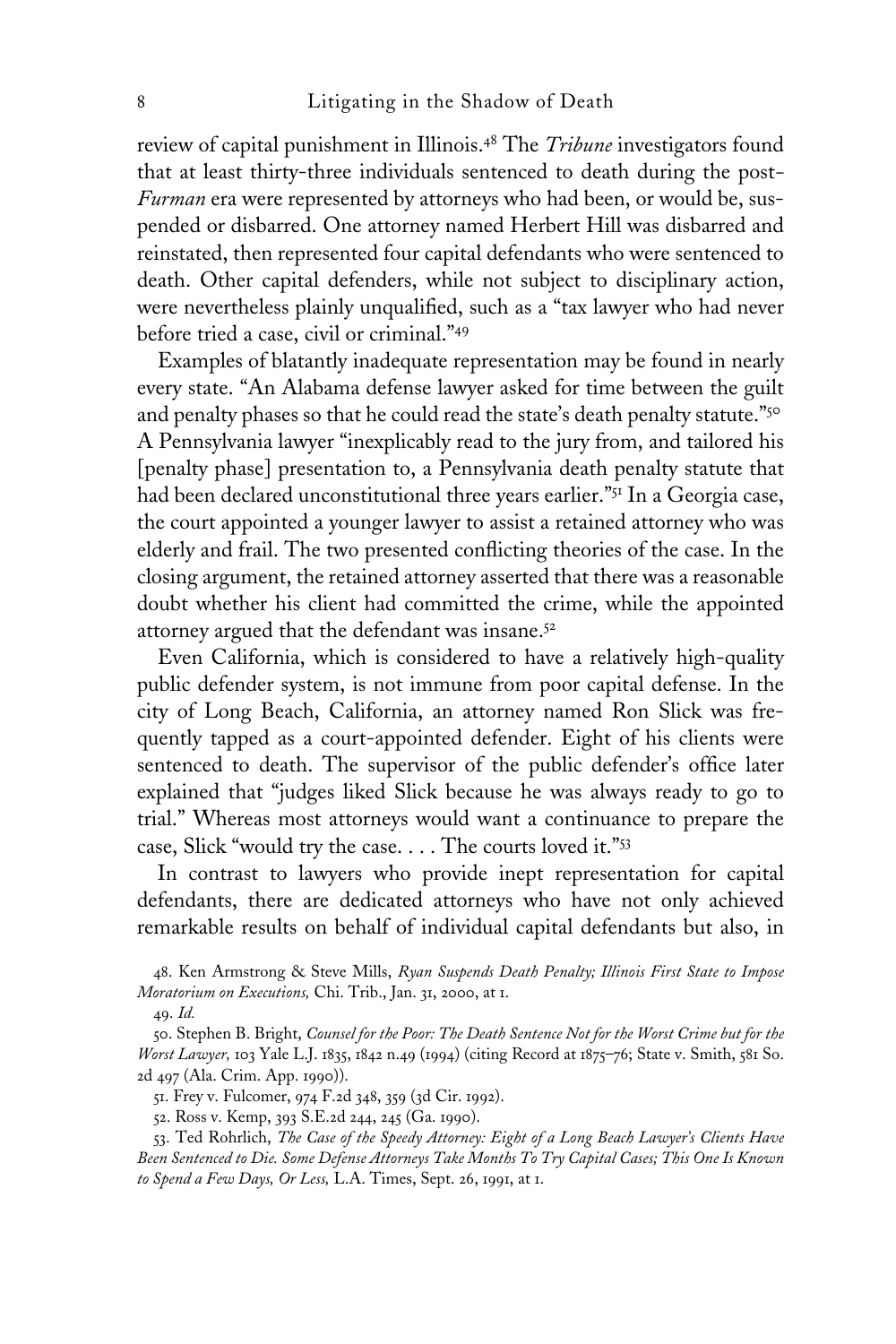important respects, altered the public's perception of capital punishment. Craig Cooley and Michael Arif's representation of seventeen-year-old Lee Malvo, who, along with forty-two-year-old John Muhammad, was shown to have perpetrated the sniper killings in and around Washington, D.C., during the fall of 2002, is perhaps the most publicized recent capital case in which lawyers' extraordinary trial performance transformed the jury's perception of an individual defendant. Before Malvo's trial, the public perceived Malvo as one of the most cold-blooded killers imaginable. Along with Muhammad, Malvo had ruthlessly and systematically wiped out ten innocent lives. Based on the evidence presented by Cooley and Arif at Malvo's trial, however, a different picture emerged: Malvo was shown to be a gentle, vulnerable youth who was desperate for a father and therefore unable to resist the influence exerted by the charismatic Muhammad.<sup>54</sup> Most informed observers originally predicted Malvo's jury would sentence him to death. Upon considering Cooley and Arif's defense evidence and Cooley's eloquent closing argument, however, the jury quickly decided to spare Malvo's life, sentencing him to life imprisonment.

In other less famous cases, defense attorneys have been able to achieve similar results even when the prosecutors' case was in some ways more aggravated than the government's case against Malvo. In the Malvo case, the seventeen-year-old defendant obviously had some redeeming qualities: he was young, there were people who cared about him, and he did not have a history of violent conduct. In other capital cases, the prosecutor has been able to show not only that the defendant committed one or more horrendous killings but also that he had been perpetrating violent criminal acts for decades. Even in these cases, talented defense attorneys have been able to transform the jury's view of the defendant, leading it to understand and empathize with him, or at least to conclude that he should not be sentenced to death.

Skilled defense attorneys may have saved even more lives by negotiating favorable plea bargains on behalf of capital defendants. A defendant who is charged with a capital offense will often be understandably reluctant to enter into a plea bargain that will require him to serve a long prison term. In some cases, the defendant's reluctance is justified. There are undoubtedly some attorneys who are too eager to have their clients plead guilty.<sup>55</sup> In many capital cases, however, experienced capital defense attorneys main-

<sup>54.</sup> For a full account of Malvo's trial, see *infra* Chapter 5.

<sup>55.</sup> *See generally* Albert W. Alschuler, *The Defense Attorney's Role in Plea Bargaining,* 84 Yale L.J. 1179, 1182–98 (1975) (describing cop-out lawyers).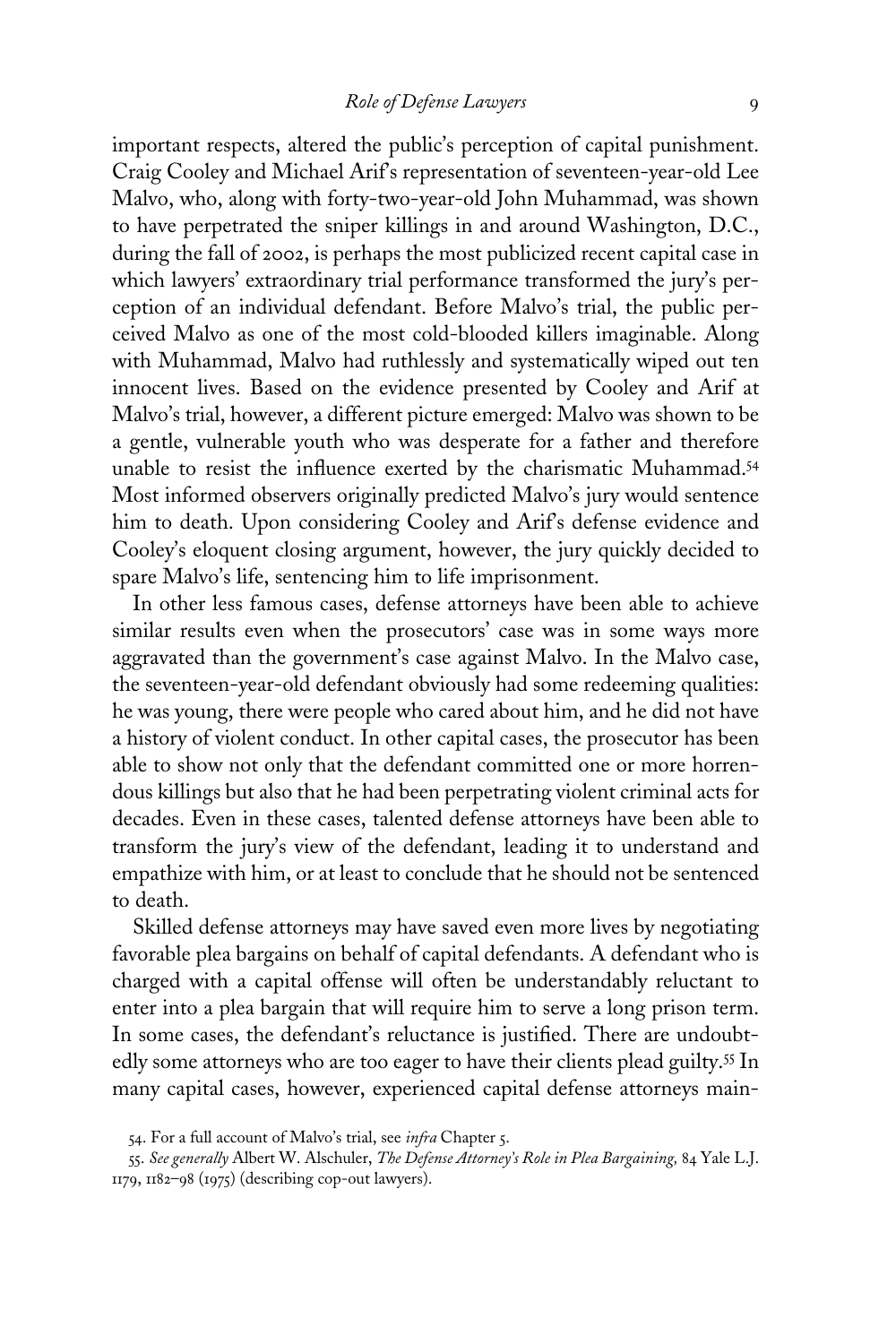tain that attorneys representing capital defendants can best serve their clients by negotiating a favorable plea offer from the prosecutor and persuading the defendant to accept it. Attorneys representing capital defendants have demonstrated remarkable skill and patience in obtaining favorable plea bargains, thus reducing the pool of defendants who face the risk of execution.

As in the pre*-Furman* era, capital defendants' attorneys have also continued to seek postconviction relief on behalf of condemned inmates that will not only assist individual inmates but also establish safeguards in other capital cases or eliminate the risk of capital punishment for classes of defendants. Over the past three decades, the climate for lawyers seeking postconviction relief in capital cases has changed. When arguing in the Supreme Court or most lower courts, lawyers are unlikely to encounter judges who are eager to establish new rights for capital defendants.

In most instances, lawyers arguing on behalf of capital defendants have sought smaller victories, seeking to obtain relief for individual defendants or a decision that provides new protections for a relatively small number of defendants. Nevertheless, over the past few years, lawyers have obtained some significant victories. In 2002, the Supreme Court decided *Ring v*. *Arizona*<sup>56</sup> and *Atkins v. Virginia,*<sup>57</sup> both of which overruled prior decisions and established new protections for capital defendants. *Ring* held that juries are required to make the factual determinations necessary to justify the imposition of a death sentence, and *Atkins* held that mentally retarded defendants may not be sentenced to death. In 2003, the Court's decision in *Wiggins v. Smith*<sup>58</sup> arguably strengthened a capital defendant's right to the effective assistance of counsel. And in 2005, the Court held in *Roper v. Simmons*<sup>59</sup> that it is no longer constitutional to execute anyone for a crime committed when he or she was under the age of eighteen years. In all of these cases, talented lawyers' skillful advocacy played a critical role in producing the Court's decisions.

This book will focus on the work of capital defense attorneys, examining both good and bad lawyers' efforts on behalf of capital defendants at various stages of the proceedings. Over the past three years, I have interviewed more than thirty lawyers who have been identified as among the most skilled capital defense attorneys in the country. I have also interviewed sev-

56. 536 U.S. 584 (2002). 57. 536 U.S. 304 (2002). 58. 123 S. Ct. 2527. 59. 125 S. Ct. 1183 (2005).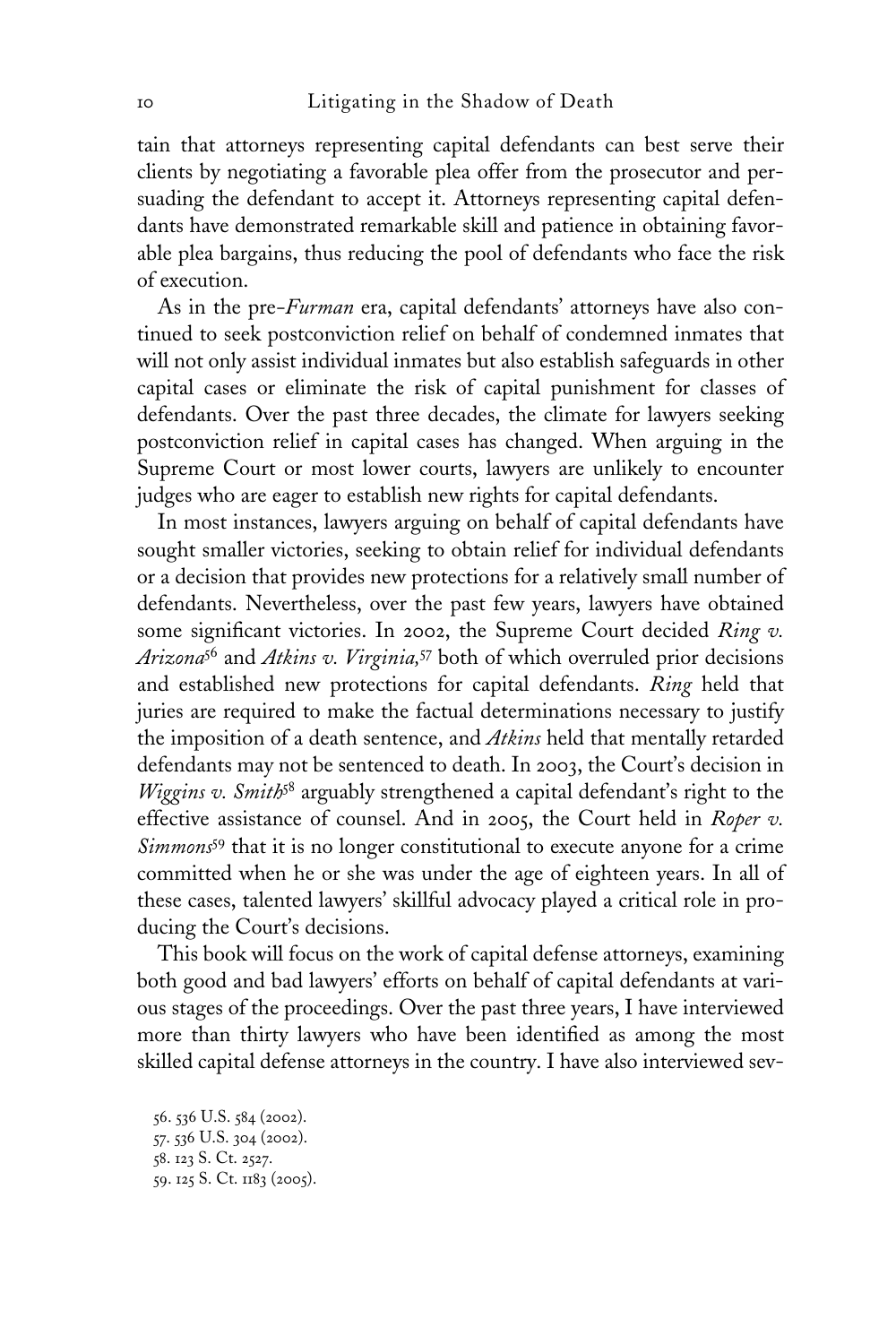eral other people who have closely studied our system of capital punishment or have had wide experience in dealing with capital cases.<sup>60</sup> In addition to these interviews, I have examined portions of many trial transcripts of capital cases, including cases in which attorneys superbly represented capital defendants and others in which their representation was problematic for some reason. Through examining defense attorneys' roles in capital cases, I hoped to accomplish several objectives: first, to determine whether the Court's decisions relating to ineffective assistance of counsel in capital cases provide adequate protection for capital defendants; second, to give examples of some of the ways in which the best capital defense attorneys represent their clients in various contexts; third, to show the extent to which the quality of a capital defendant's attorney will affect the outcome of a capital case; and, finally, through explaining cases in which some of the best capital defense attorneys deal with significant issues, to illuminate some of the concerns that are especially significant in the modern era of capital punishment and thereby provide a clearer understanding of our system of capital punishment.

In chapter 2, I will examine the law governing effective assistance of counsel in capital cases. This chapter focuses especially on the Court's decision in *Strickland v. Washington,*<sup>61</sup> which describes the principal test for determining whether a lawyer's trial representation of a capital defendant was constitutionally ineffective, and on two later cases that have refined the *Strickland* test. Although the protections afforded by the *Strickland* test seem weak, I will show that the Court's later decisions have considerable potential for strengthening it. At the end of the chapter, I will identify two significant questions that the post-Strickland cases have left unresolved. In subsequent chapters, I will present data pertinent to answering those questions.

As I have already indicated, the exoneration of at least 119 death row defendants has had a profound impact on the public's perception of our system of capital punishment. In chapter 3, I will focus on cases in which death row defendants were exonerated, examining the extent to which their attorneys' trial representation may have contributed to their wrongful conviction and whether courts' subsequent review of their attorneys' representation provided adequate protection against wrongful convictions and death sentences resulting from ineffective assistance of counsel. In chapter

<sup>60.</sup> In the Methodology Appendix, I describe my methodology, explaining why particular people were interviewed and how the interviews were conducted.

<sup>61. 466</sup> U.S. 668 (1984).